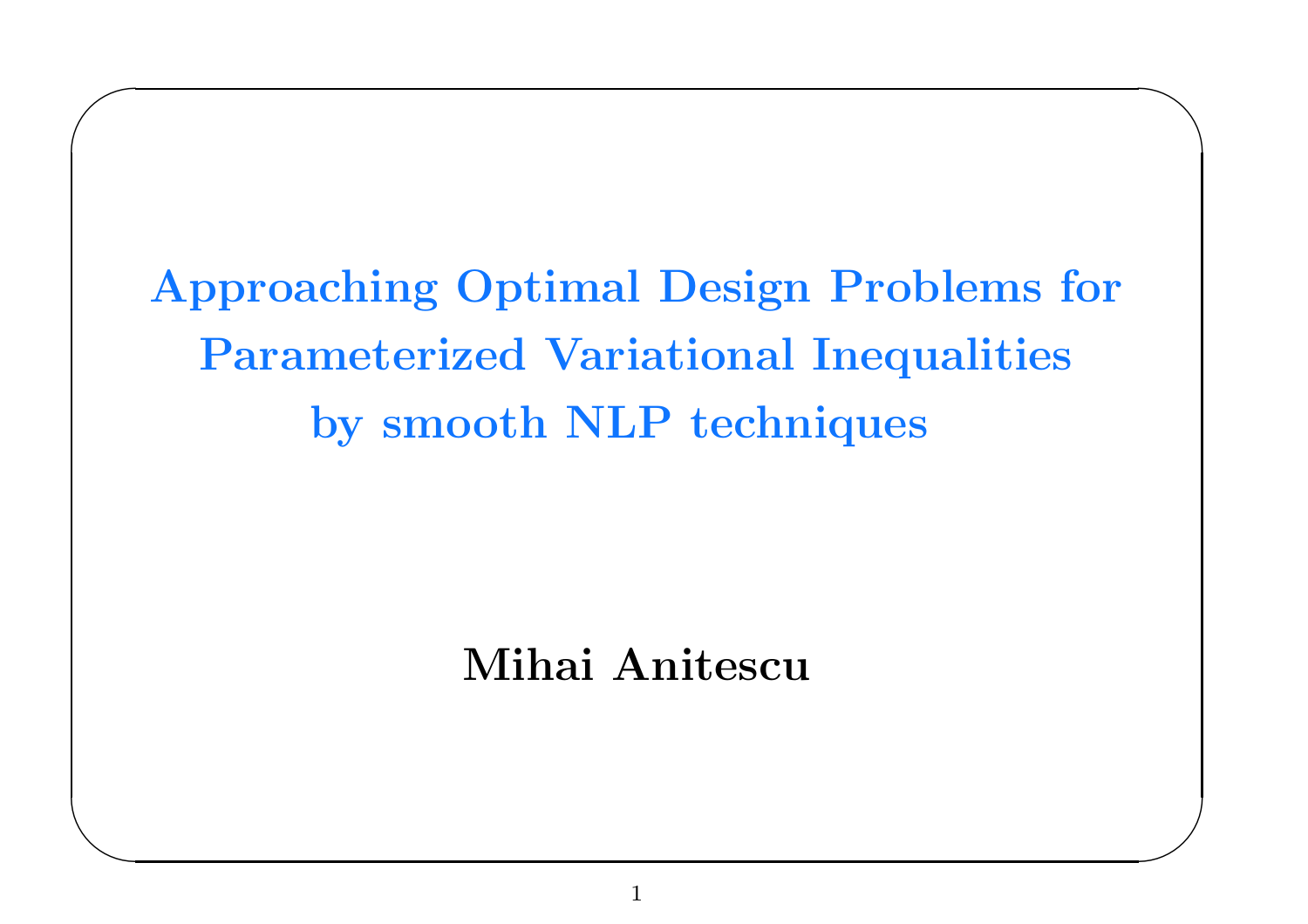#### $\sqrt{2}$ ✝✆Parameterized Variational Inequalities

 $\bigwedge$ 

 $\bigvee$ 

 $\bigg($ 

 $\setminus$ 

Problem: Let  $F: \mathsf{R}^{n+m} \to \mathsf{R}^m$ ,  $F \in \mathcal{C}^2$ , and  $\mathcal{K} \subset \mathsf{R}^m$  be a convex set. Find  $y \in \mathsf{R}^m$  such that

$$
\langle F(x,y), v - y \rangle \ge 0, \ \forall v \in \mathcal{K}.
$$

x are the design variables, y are the state variables. Solution set of the variational inequality:  $\mathcal{S}(x).$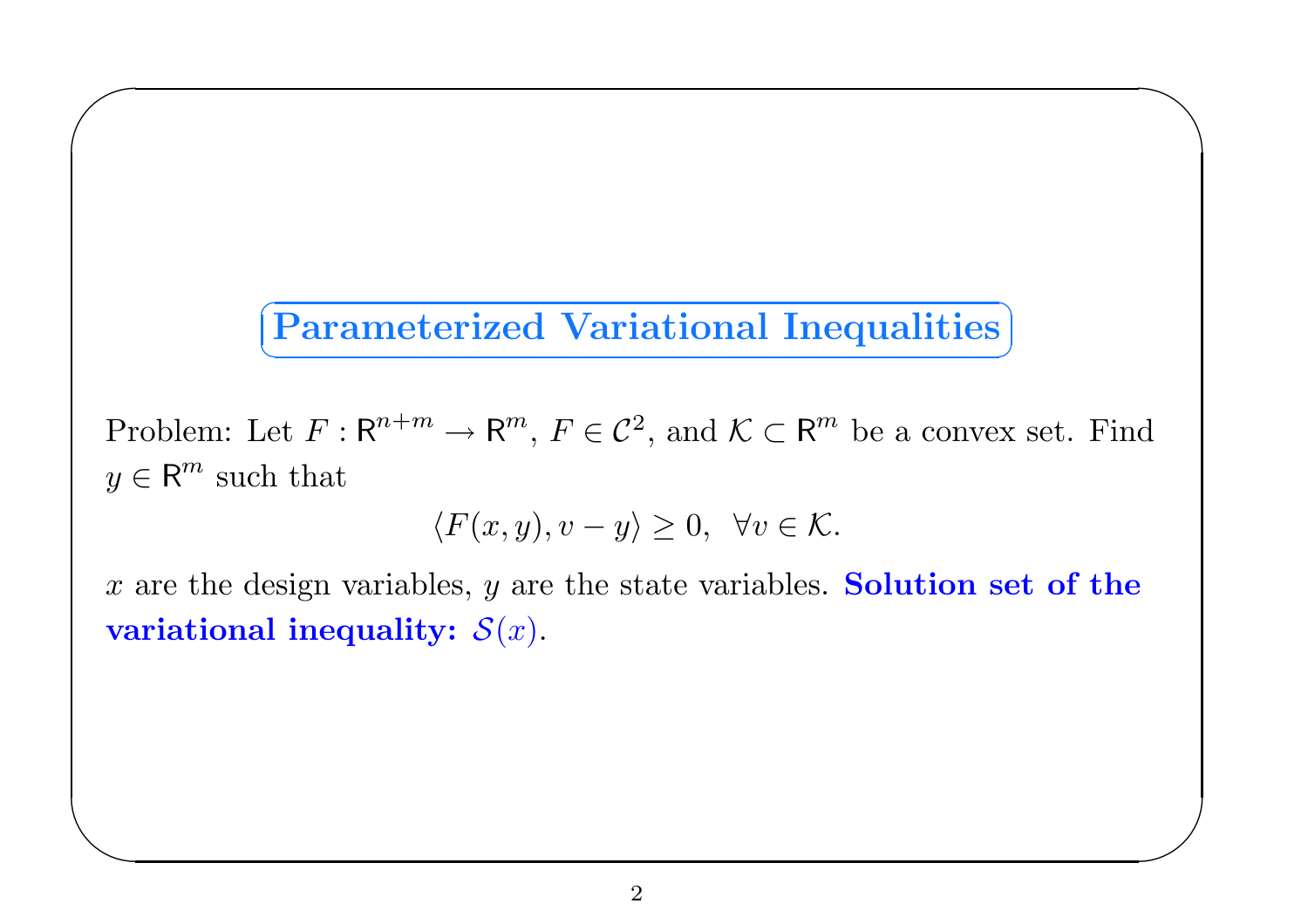## ✞ ☎ ✝✆ Complementarity Constraint Formulation

 $\bigwedge$ 

 $\bigvee$ 

 $\bigg($ 

 $\setminus$ 

Any Parameterized Variational Inequality (PVI) can be represented as a problem with complementarity constraints. If  $\mathcal{K} = \{v \in \mathbb{R}^m | v \ge b\}$ , for some vector  $b \in \mathbb{R}^m$ , the parameterized variational inequality can be represented as

$$
F(x, y) \geq 0,
$$
  

$$
y \geq b,
$$
  

$$
(y - b)^T F(x, y) = 0.
$$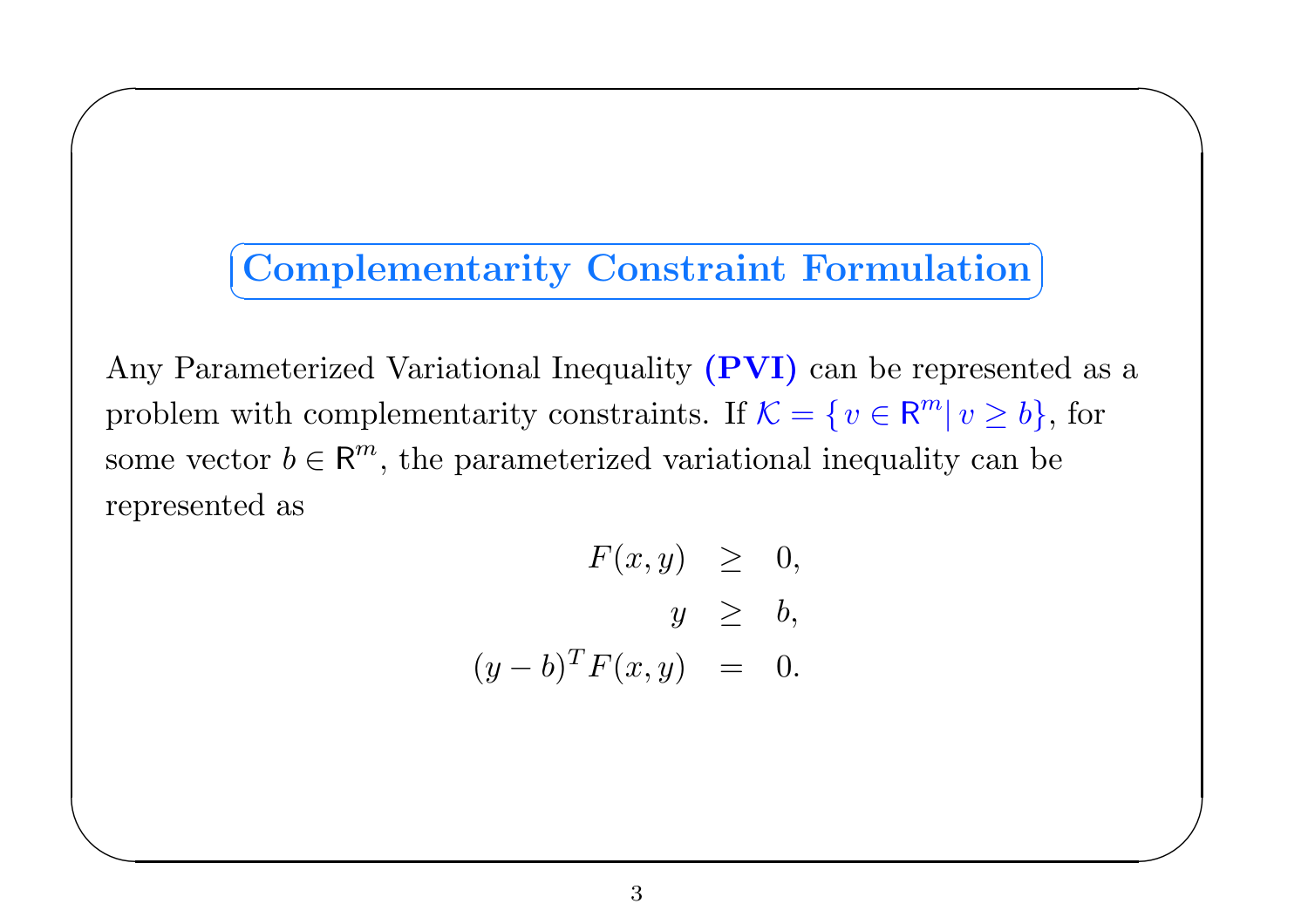## ✞ ☎ Example (Kocvara, Outrata, Zowe, 1998) ✝✆

 $\bigwedge$ 

 $\bigvee$ 

 $\bigg($ 

**Discretization** of elastic membrane with rigid obstacle, defined by the mapping  $\chi : \Omega(x) \to \mathsf{R}, \Omega(x) \subset \mathsf{R}^2$ . x are the design parameters. Define

$$
\mathcal{K} = \{ v \in H_0^1(\Omega(x)) | v \ge \chi \text{ a.e. in } \Omega(x) \}
$$

$$
F(x, u) = -\Delta u - f
$$

where  $f$  is the force perpendicular to the membrane applied to each point (e.g. gravity).

**Problem** Find the shape of the membrane  $u \in \mathcal{K}$  subject to the rigid obstacle constraint:

$$
\langle F(x, u), v - u \rangle \ge 0, \ \forall v \in \mathcal{K}.
$$

✫Most free boundary problems can be expressed like (P)VI!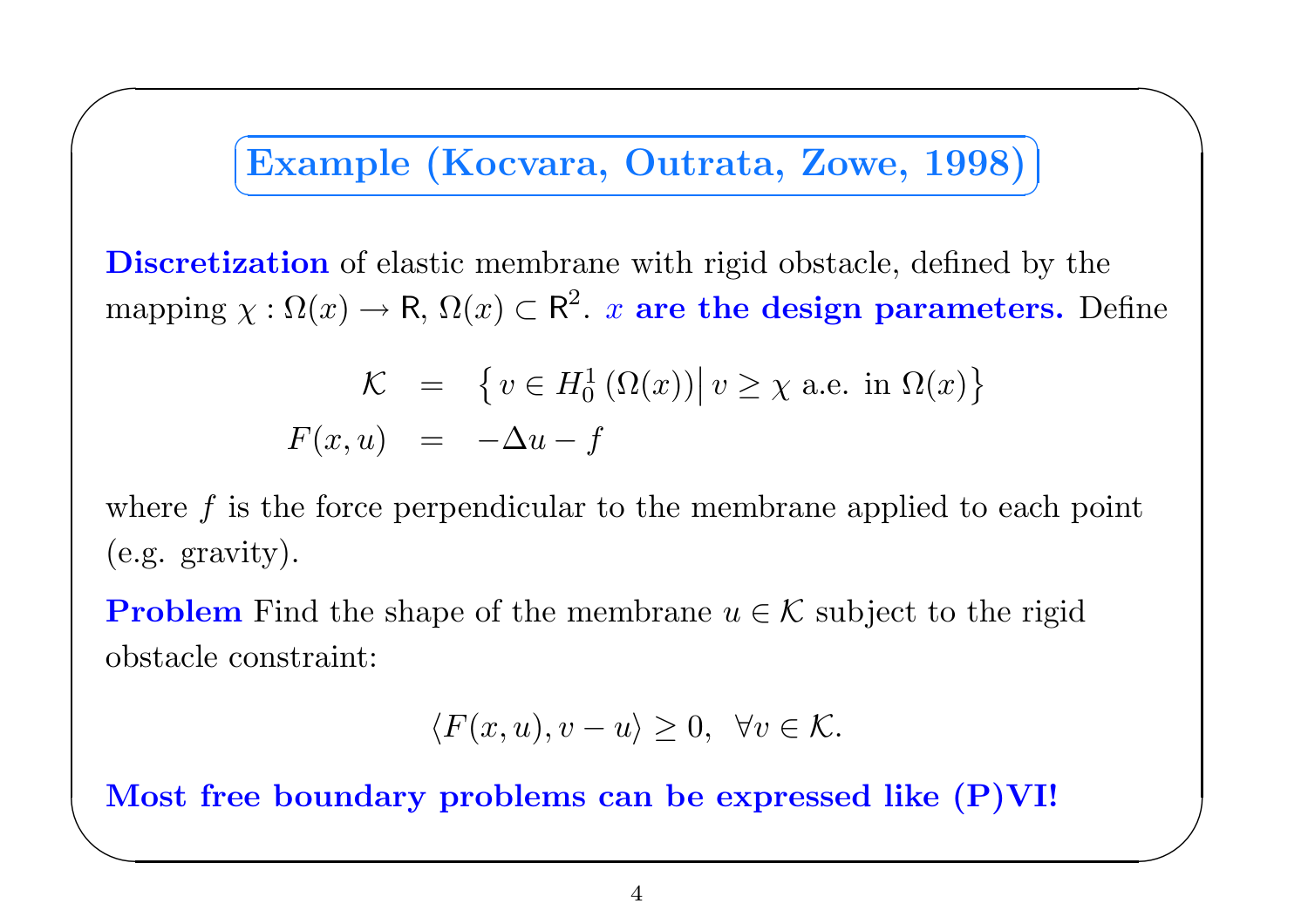## Optimal Design of PVI ✝✆

 $\bigwedge$ 

 $\bigvee$ 

Design parameters x are required to be in set  $\mathcal{F}$ .

 $\bigg($ 

Variational Formulation Complementarity Formulation  $\min_{x,u}\quad \tilde f$  $\tilde{f}(x,u)$  min<sub> $x,u$ </sub>  $\tilde{f}$ subject to  $x \in \mathcal{F}$  subject to  $h_i(x) = 0, i = 1, 2, \ldots, n_h$  $u \in \mathcal{S}(x)$  $f(x,u)$  $g_j(x) \leq 0, j = 1, 2, \ldots, n_q$  $F(x, y) \geq 0,$  $y - b$   $\geq 0$ ,  $(y - b)^T$   $F(x, y) = 0.$ 

 $\setminus$ For the obstacle problem, we have that  $\nabla_y F(x,y)$  is positive definite for any value of  $x.$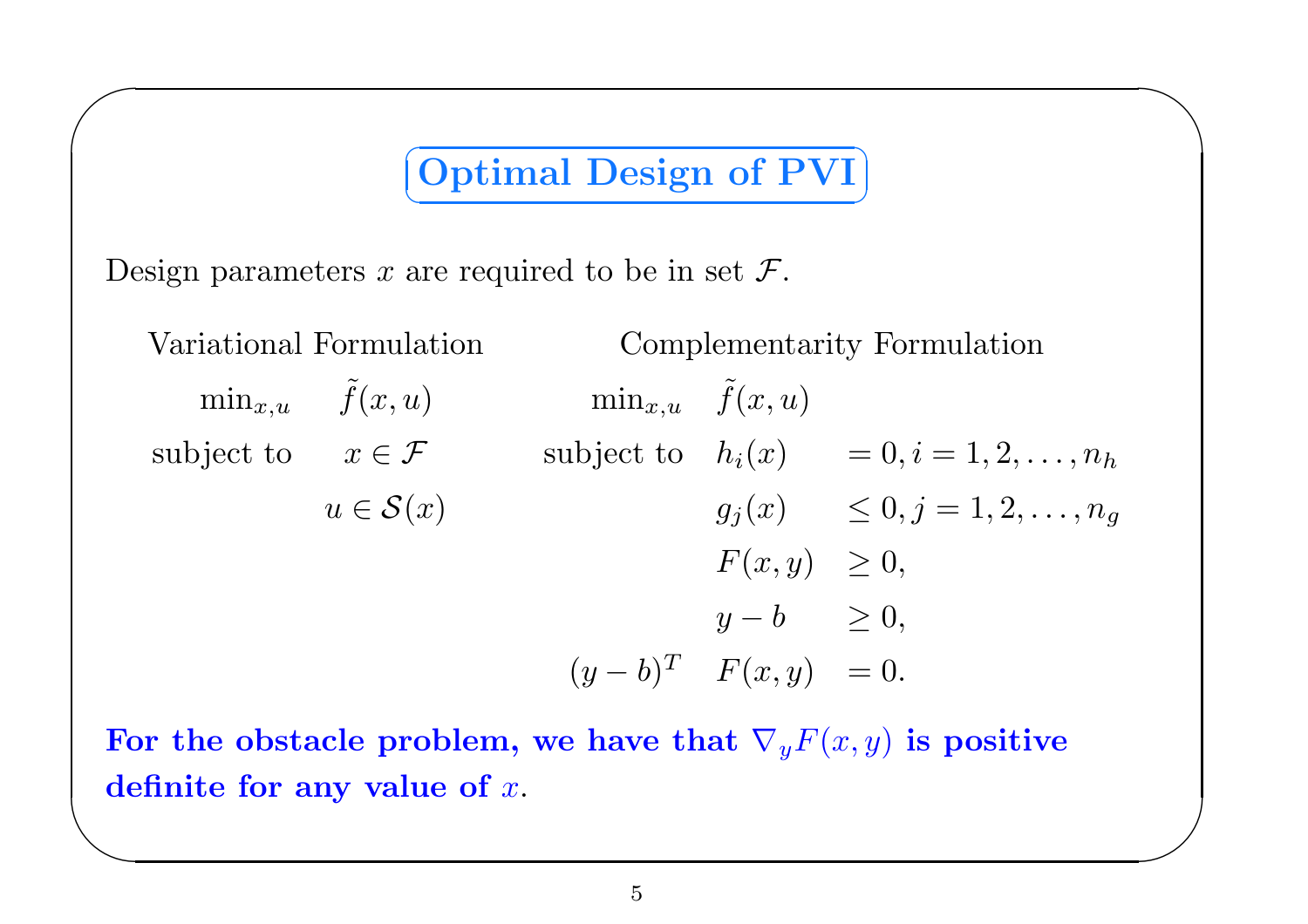### Nonsmooth approach ✝✆

 $\bigwedge$ 

 $\bigvee$ 

 $\bigg($ 

 $\setminus$ 

- Applies to the variational approach. If the variational inequality is regular, then  $S(x)$  contains only one point and defines a continuous mapping  $y(x)$ .
- However,  $y(x)$  is **nondifferentiable**, due to the change of the active  $\operatorname{set}\nolimits$  with  $x.$
- May use generalized gradients in <sup>a</sup> bundle trust-region method to solve (Kocvara et al. 1998)

 $\min \quad f(x,y(x))$ subject to  $x \in \mathcal{F}$ 

• Problem: May need <sup>a</sup> number of computations that grows exponentially in the number of degenerate pairs.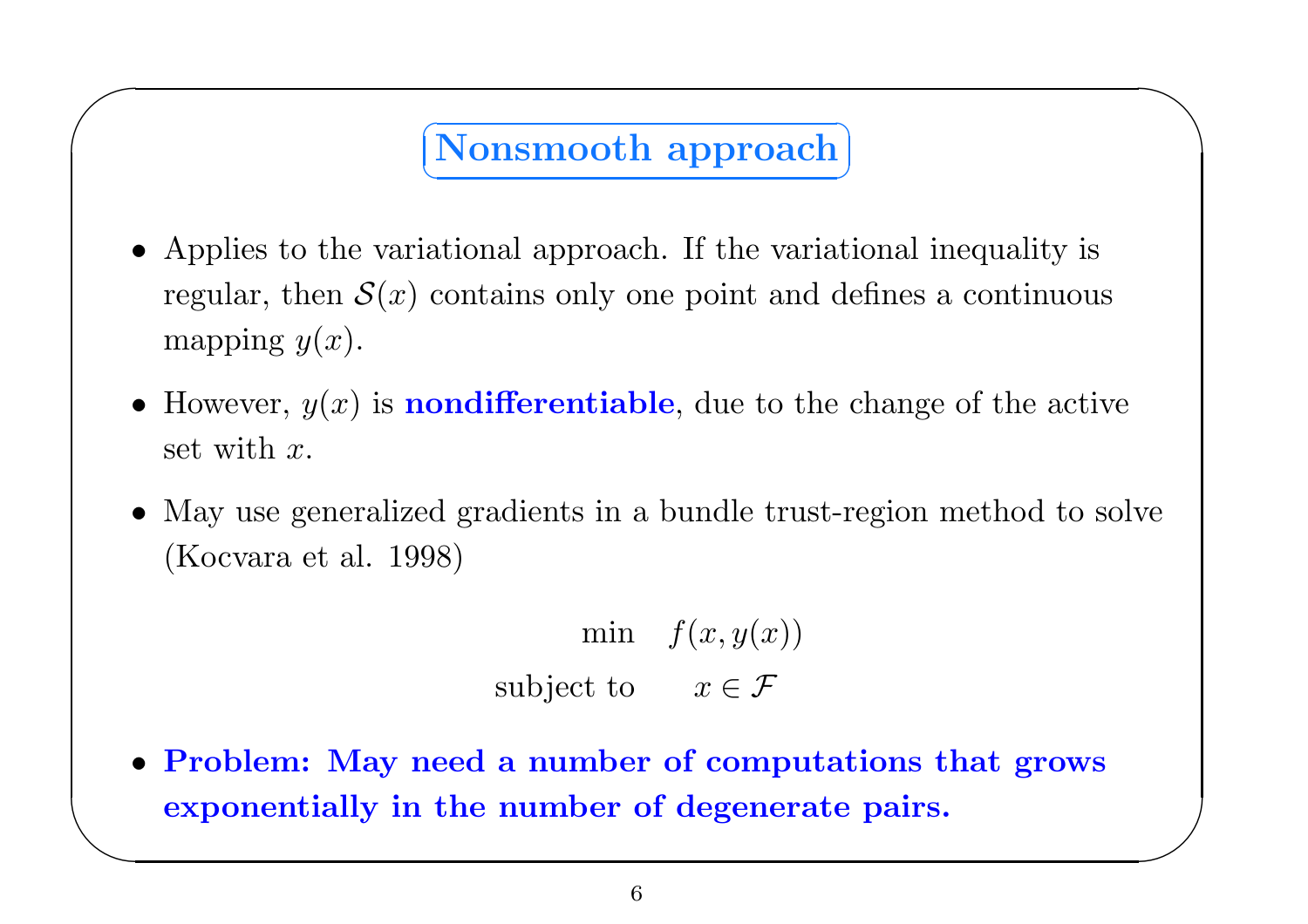### ✞ ☎ Nonlinear Programming Approach ✝✆

 $\bigwedge$ 

Solve the complementarity formulation by <sup>a</sup> nonlinear programming approach.

 $\bigg($ 

Problem: The feasible set has no relative interior, therefore neither will its linearization, because of the complementarity constraints: No constraint qualification.

 $x \leq 0, y \leq 0, xy = 0 \Rightarrow x, y$  cannot both be negative

May be <sup>a</sup> problem for smooth NLP algorithms (linearization may be infeasible)

**holds**.  $\bigvee$ Need algorithms that accomodate this type of degeneracy, since all classical algorithms assume that <sup>a</sup> constraint qualification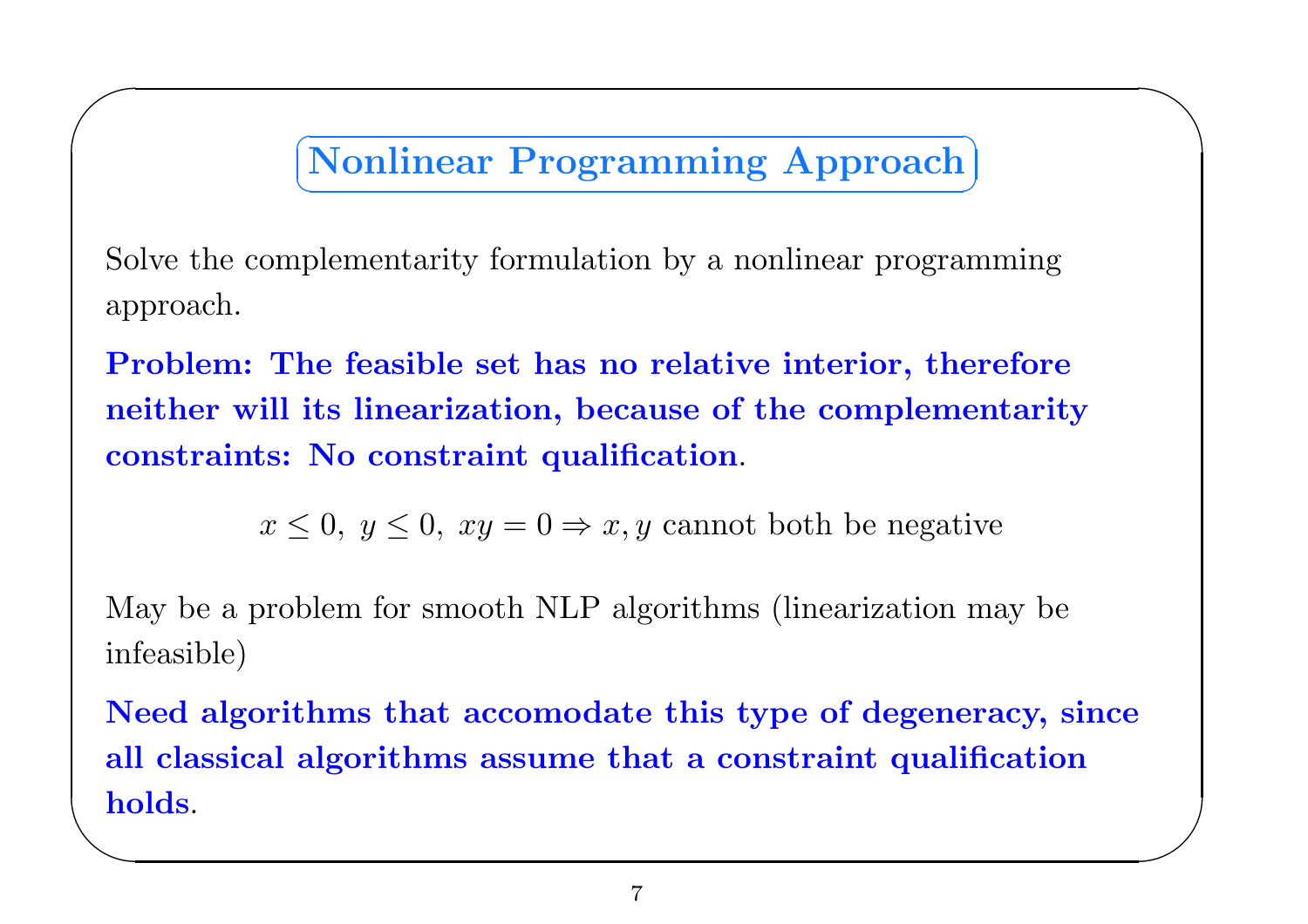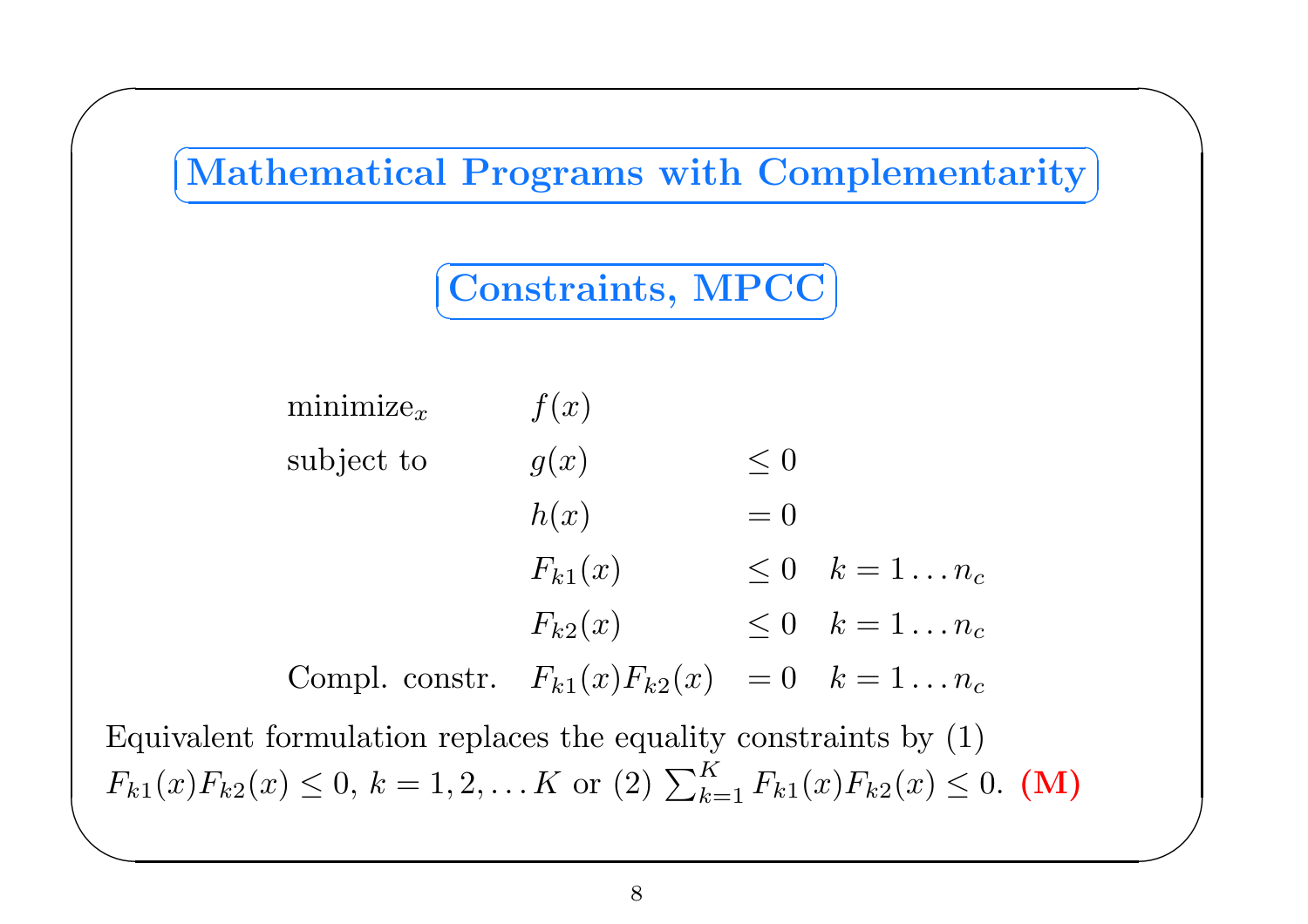$\subset$ ✝☎ ✆First-order stationarity conditions

 $\bigg($ 

$$
\alpha \nabla_x f(x^*) + \sum_{i=1}^{n_i} \nu_i \nabla_x g_i(x^*) + \sum_{j=1}^{n_e} \pi_j \nabla_x h_j(x^*) +
$$

 $\bigwedge$ 

 $\bigvee$ 

$$
\sum_{k=1}^{n_c} \left[ \mu_{k,1} \nabla_x F_{k,1}(x^*) + \mu_{k,2} \nabla_x F_{k,2}(x^*) + \eta_k \nabla_x \left( F_{k,1} F_{k,2} \right)(x^*) \right] = 0
$$

$$
F_{k,i}(x^*) \le 0, \ \mu_{k,i} F_{k,i}(x^*) = 0, \qquad k = 1, 2, \dots, n_c, \quad i = 1, 2
$$
  
\n
$$
g_i(x^*) \le 0, \ \nu_i \ge 0, \qquad \qquad \nu_i g_i(x^*) = 0, \qquad i = 1, 2, \dots, n_i
$$
  
\n
$$
F_{k,1}(x^*) F_{k,2}(x^*) \le 0, \qquad k = 1, 2, \dots, n_c.
$$

 $\setminus$ Plus certain conditions on  $\mu$  and  $\alpha \geq 0$ , which determine the nature of the stationarity point !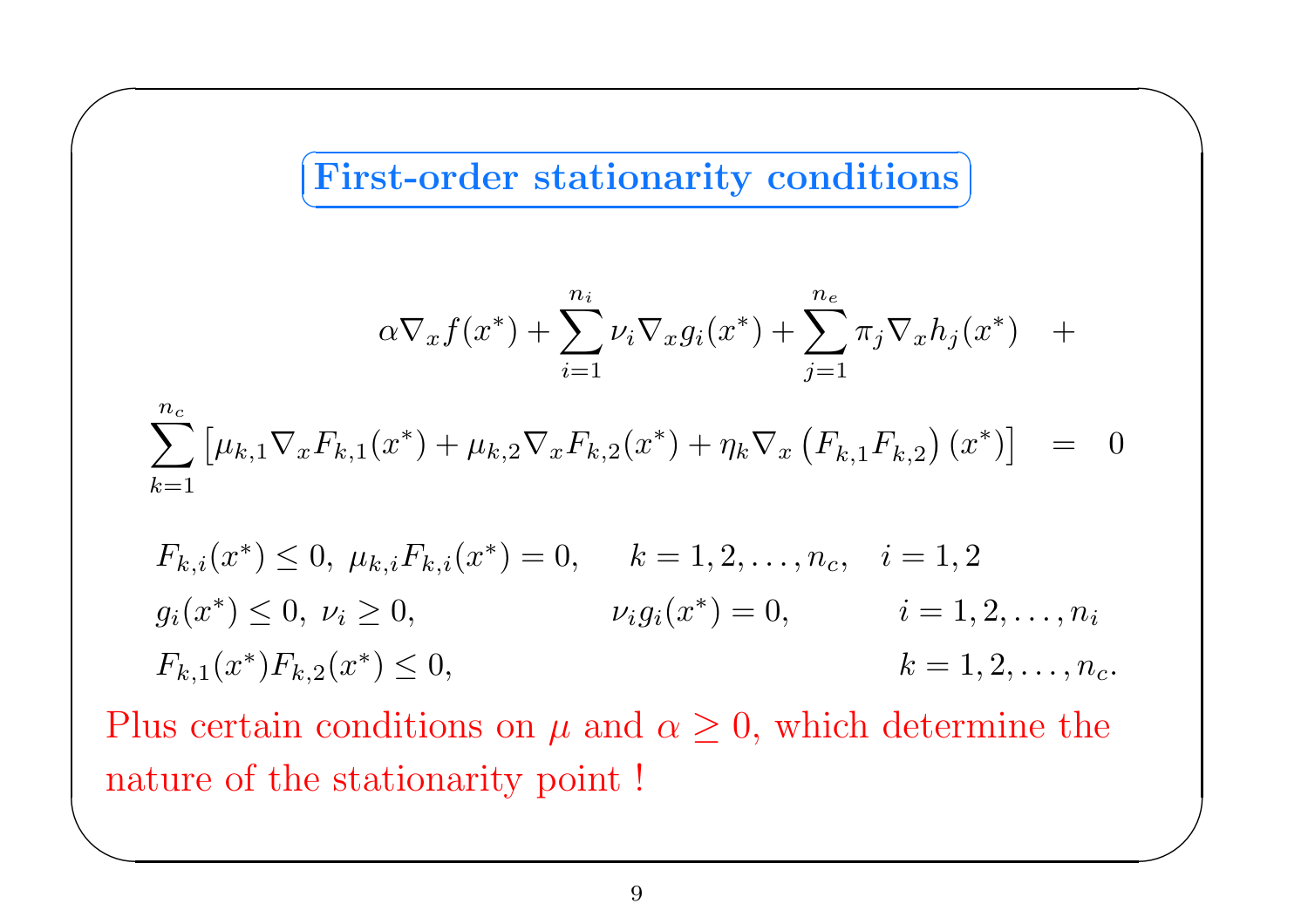### ✞ ☎ Types of stationarity points ✝✆

 $\bigwedge$ 

 $\bigvee$ 

 $\bigg($ 

 $\setminus$ 

- Fritz-John points:  $\alpha \geq 0$ ,  $\mu \geq 0$ . Uninteresting, because, by duality, any feasible point is such <sup>a</sup> point.
- Clarke-stationary or C-stationary points:  $\alpha = 1, \, \mu_{k,1} \mu_{k,2} \geq 0$  for  $k = 1, 2, \ldots, n_c$ , whenever  $F_{k,1}(x^*) = F_{k,2}(x^*) = 0$ .
- B-stationary  $d = 0$  is a solution of the problem obtained by linearizing evrything **except** the complementarity constraints. Verification of this may require an amount of work that is exponential in the size of the set of degenerate pairs.
- KKT-stationary or strong stationary points  $\alpha = 1, \, \mu \geq 0$  for  $k=1,2,\ldots,n_c.$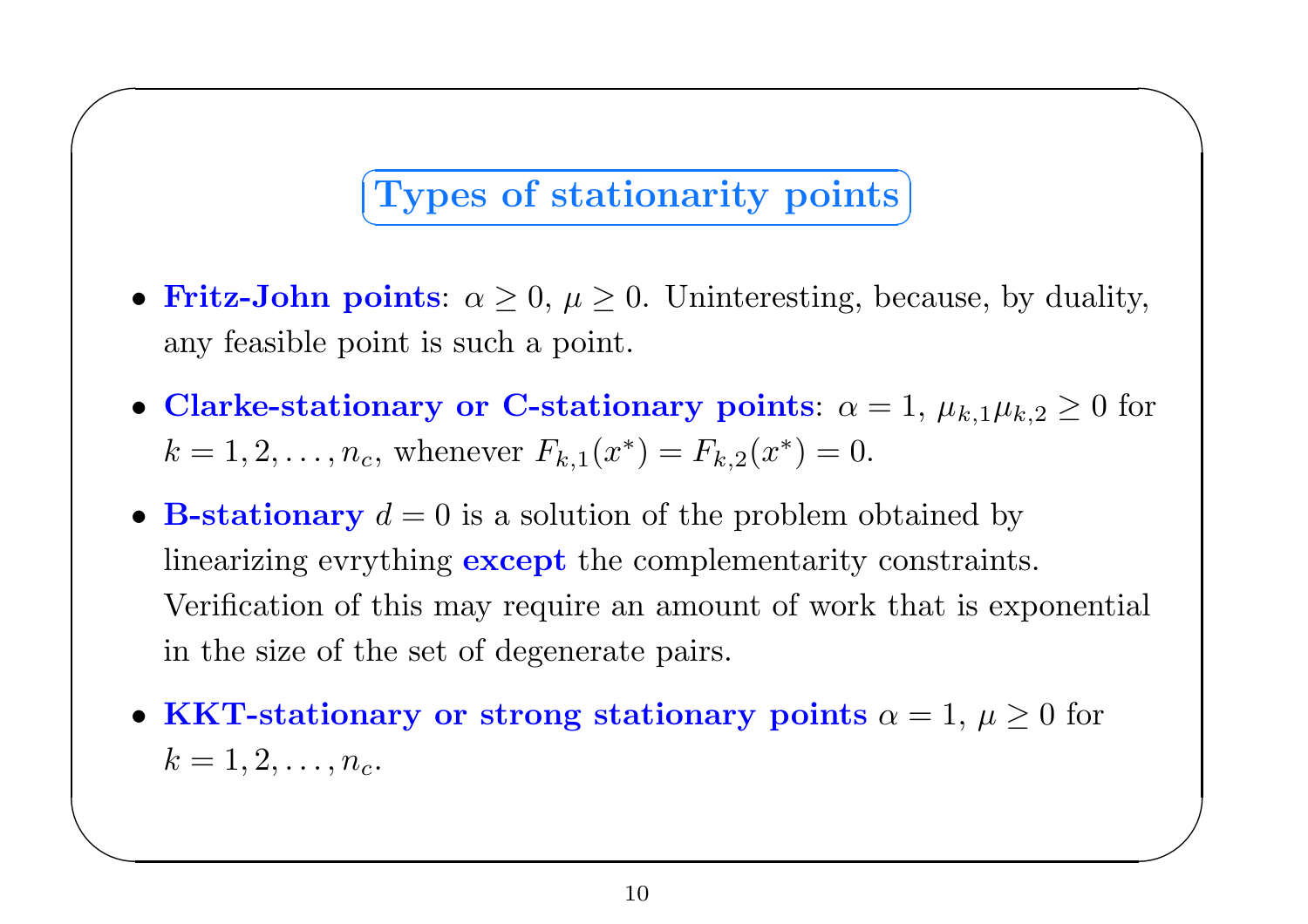$\subset$ ✝☎ ✆Nonsmooth Formulation and C-stationarity

 $\bigwedge$ 

 $\bigvee$ 

 $\bigg($ 

 $\setminus$ 

minimize<sub>x</sub> 
$$
f(x)
$$
  
\nsubject to  $g(x)$   $\leq 0$   
\n $h(x)$  = 0  
\n
$$
\max \{ F_{k1} F_{k2}(x) \} = 0 \quad k = 1...n_c
$$

The Clarke stationary points are based on this formulation, to which we apply the Clarke stationarity conditions.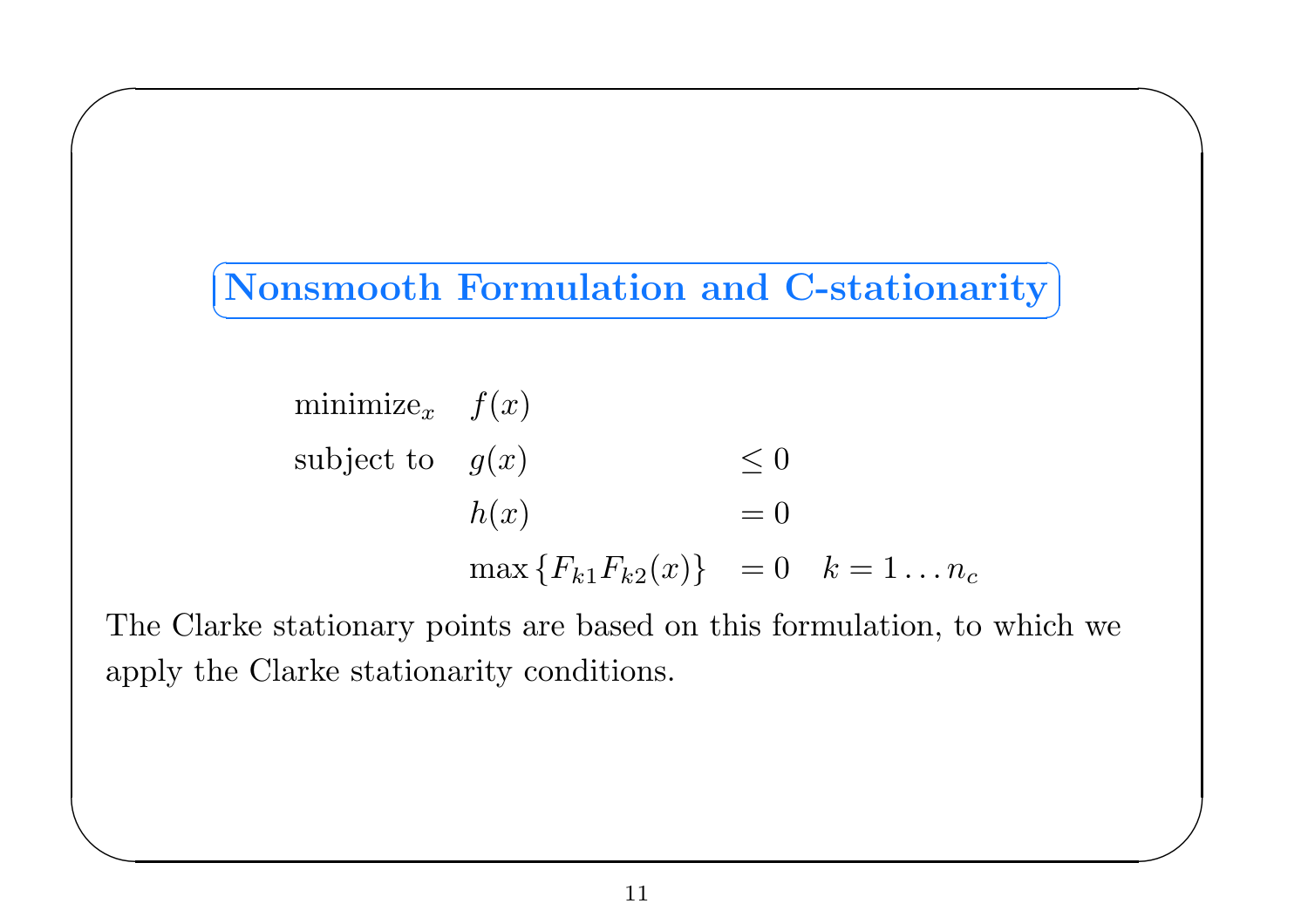

**variational inequality.** The elastic mode is used to relax only the complementarity constraints, which are responsible for MFCQ not holding. We can look at  $x$  as design variables and  $y, w, z$  as state variables of a parametric

 $\bigvee$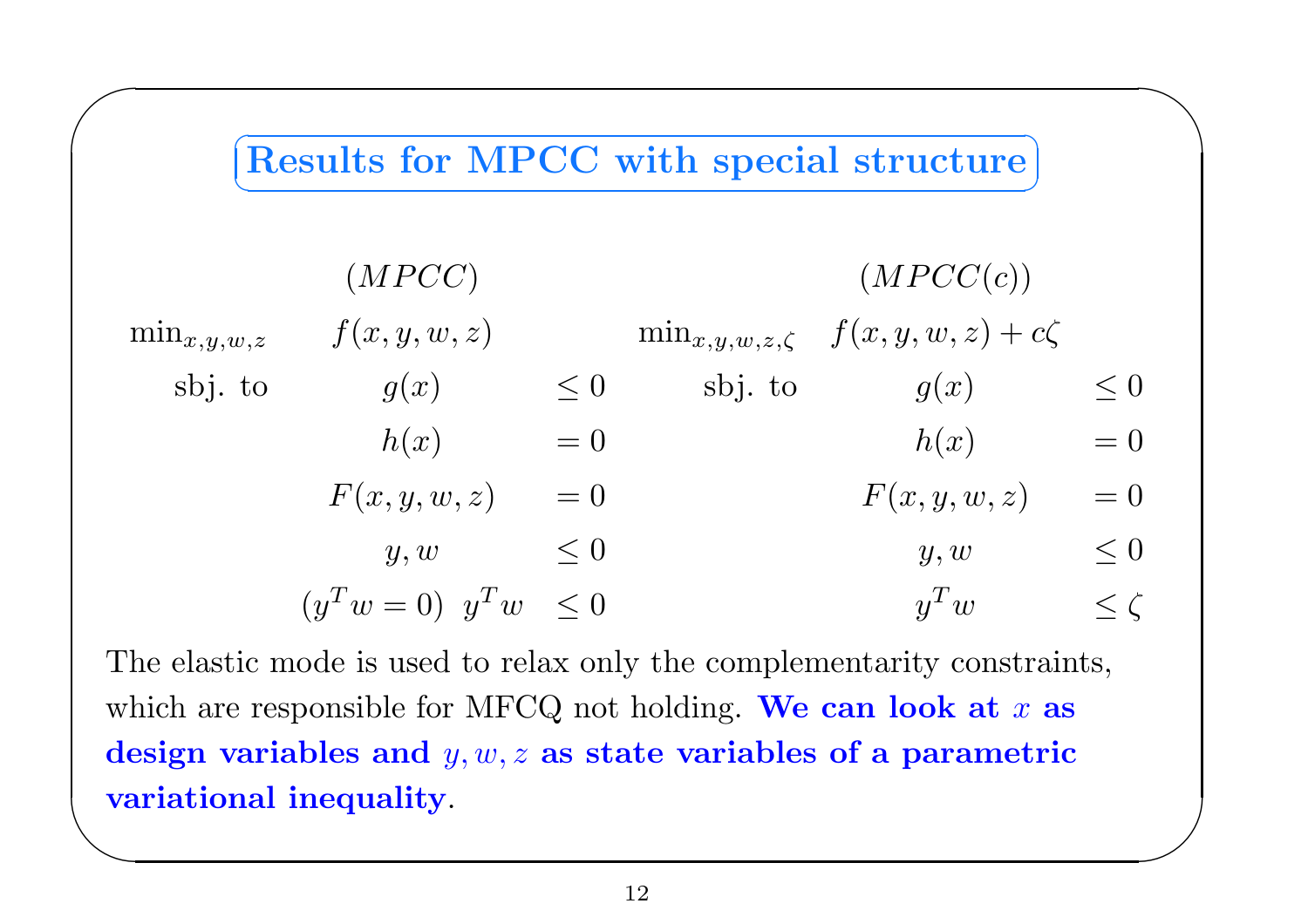### The P property ✝✆

 $\bigwedge$ 

 $\bigvee$ 

We say that a matrix  $M \in \mathbb{R}^{n \times n}$  is a P matrix if

 $\bigg($ 

 $y = Mx, x \neq 0, \Rightarrow \exists i, 1 \leq i \leq n$  such that  $x_i y_i > 0$ 

We say that the matrix  $M \in \mathsf{R}^{(n+m)\times (n+m)}$  has the mixed P property if  $x, y \in \mathbb{R}^n$  and  $z \in \mathbb{R}^m$ 

$$
\left(\begin{array}{c}y\\0\end{array}\right) = M\left(\begin{array}{c}x\\z\end{array}\right), x \neq 0 \Rightarrow \exists i, 1 \le i \le n, \text{ such that } x_i y_i > 0
$$

**Example** If B is full column rank and  $B^T x = 0$  and  $x \neq 0 \Rightarrow x^T A x > 0$ ,  $_{\rm then}$ 

$$
M=\left(\begin{array}{cc}A&B^T\\-B&0\end{array}\right)
$$

is a mixed  $P$  matrix. Note that  $A$  may be indefinite!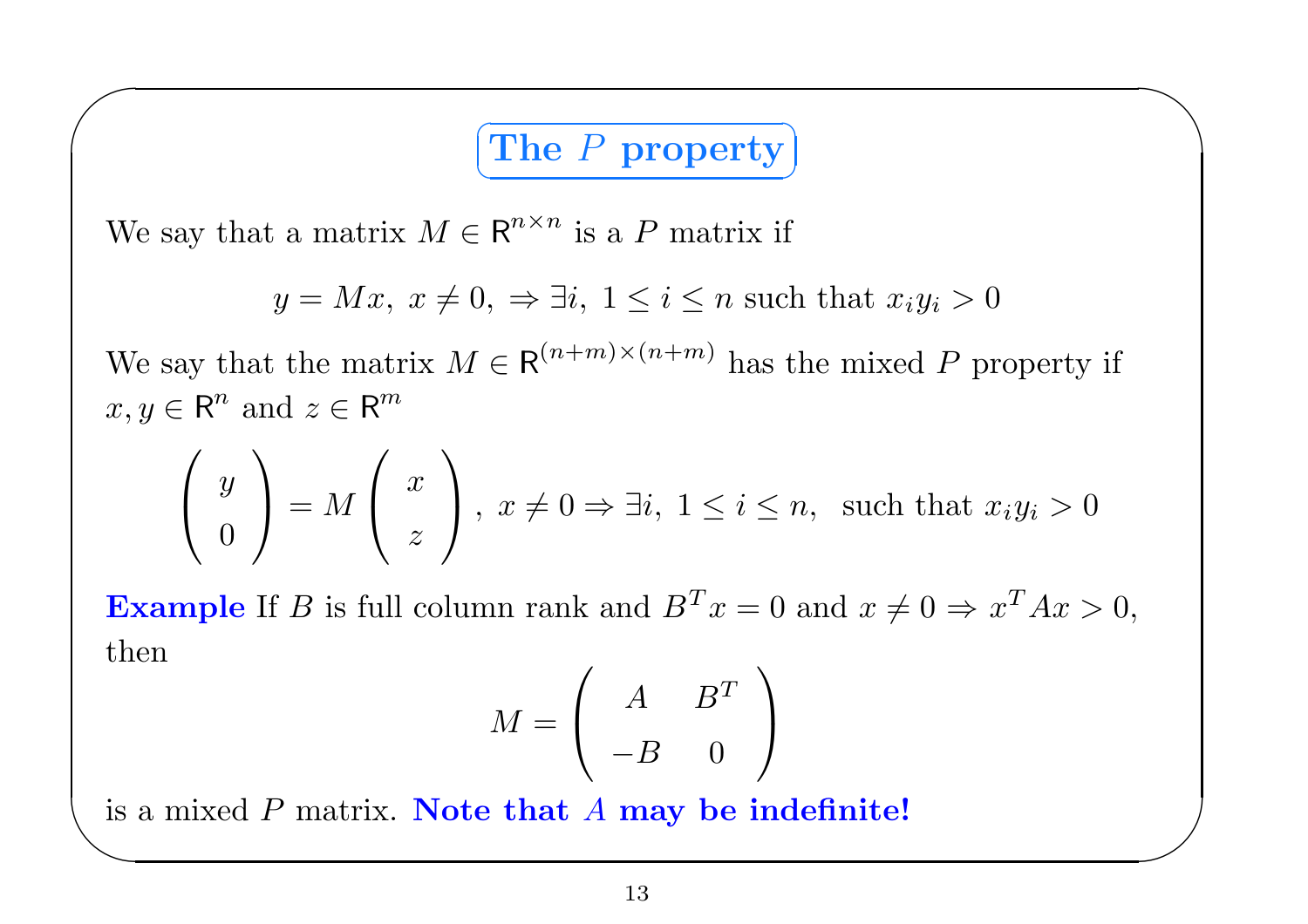### Mixed P partitions ✝✆

 $\bigwedge$ 

 $\bigvee$ 

Generalization of mixed P matrices. Let  $A, B \in \mathsf{R}^{(m+n) \times m},$  $C \in \mathsf{R}^{(m+n)\times n}$ . [A B C] are a mixed P partition if

$$
(x, y, z) \neq 0, Ax + By + Cz = 0, \Rightarrow \exists i, x_i y_i > 0
$$

Examples M a P matrix  $\Rightarrow$  [I – M] is a P partition.

 $\bigg($ 

 $\setminus$ 

 $M \,$ *M* is a mixed *P* matrix,  $\Rightarrow$   $\begin{bmatrix} I & -M \ 0 & 0 \end{bmatrix}$  is a mixed *P* partition.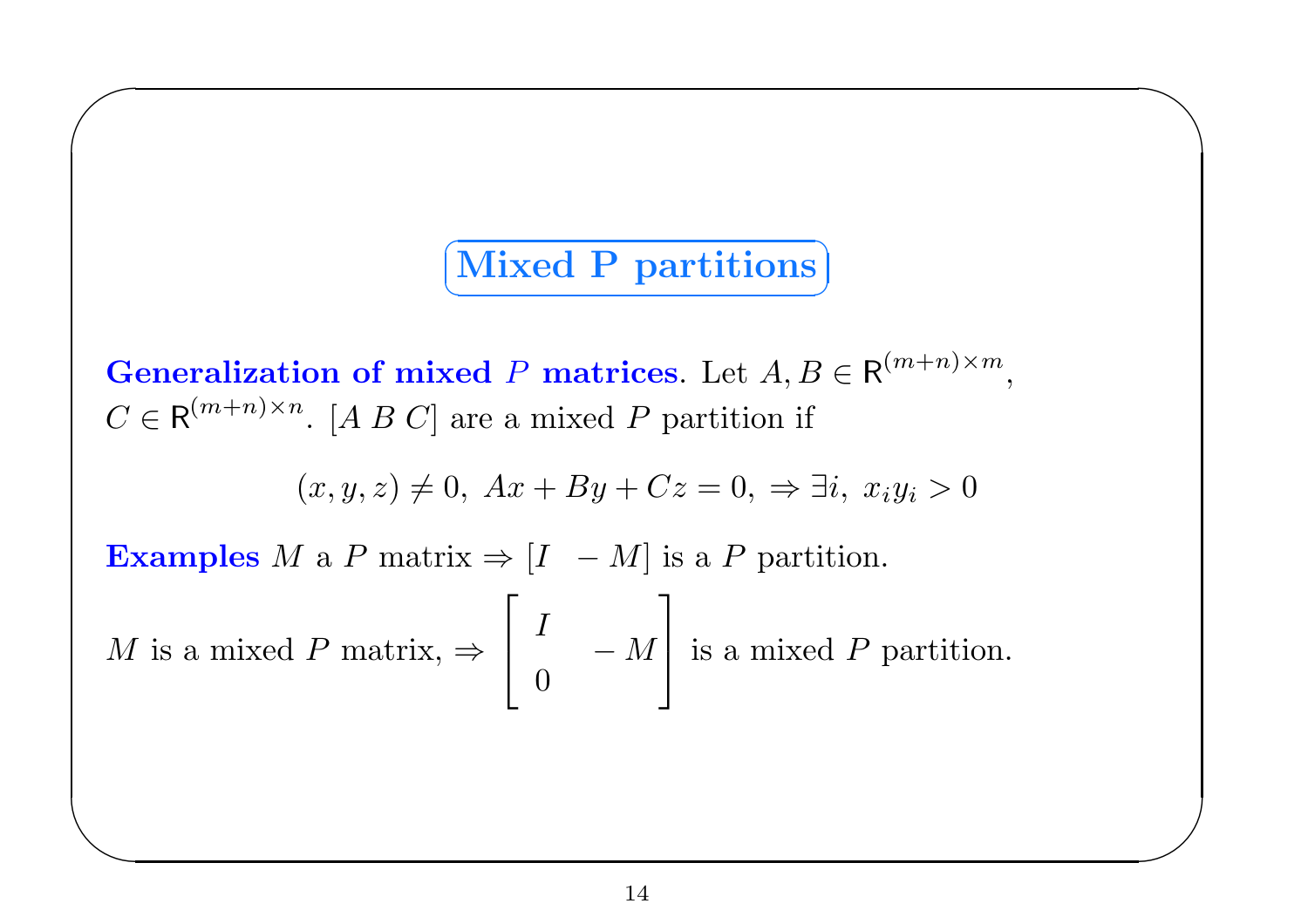### ✞ ☎ Parameterized mixed P variational inequalities ✝✆

 $\bigwedge$ 

Let  $F(x, y, w, z)$  with  $F: R^l \times \mathsf{R}^m \times \mathsf{R}^m \times \mathsf{R}^n$  be a continuously differentiable function such that

$$
[\nabla_y F \ \nabla_w F \ \nabla_z F]
$$

is a mixed  $P$  partition for any  $x$ .

 $\bigg($ 

**Then** the parameterized variational inequality

$$
F(x, y, w, z) = 0, y^T w = 0
$$

has a unique solution for fixed x. In addition, the solution  $(y, w, z)$  depends continuously on x.

✫obstacle.  $\bigvee$ This framework can accomodate the discretization of the obstacle problem, even when some part of the membrane is glued to the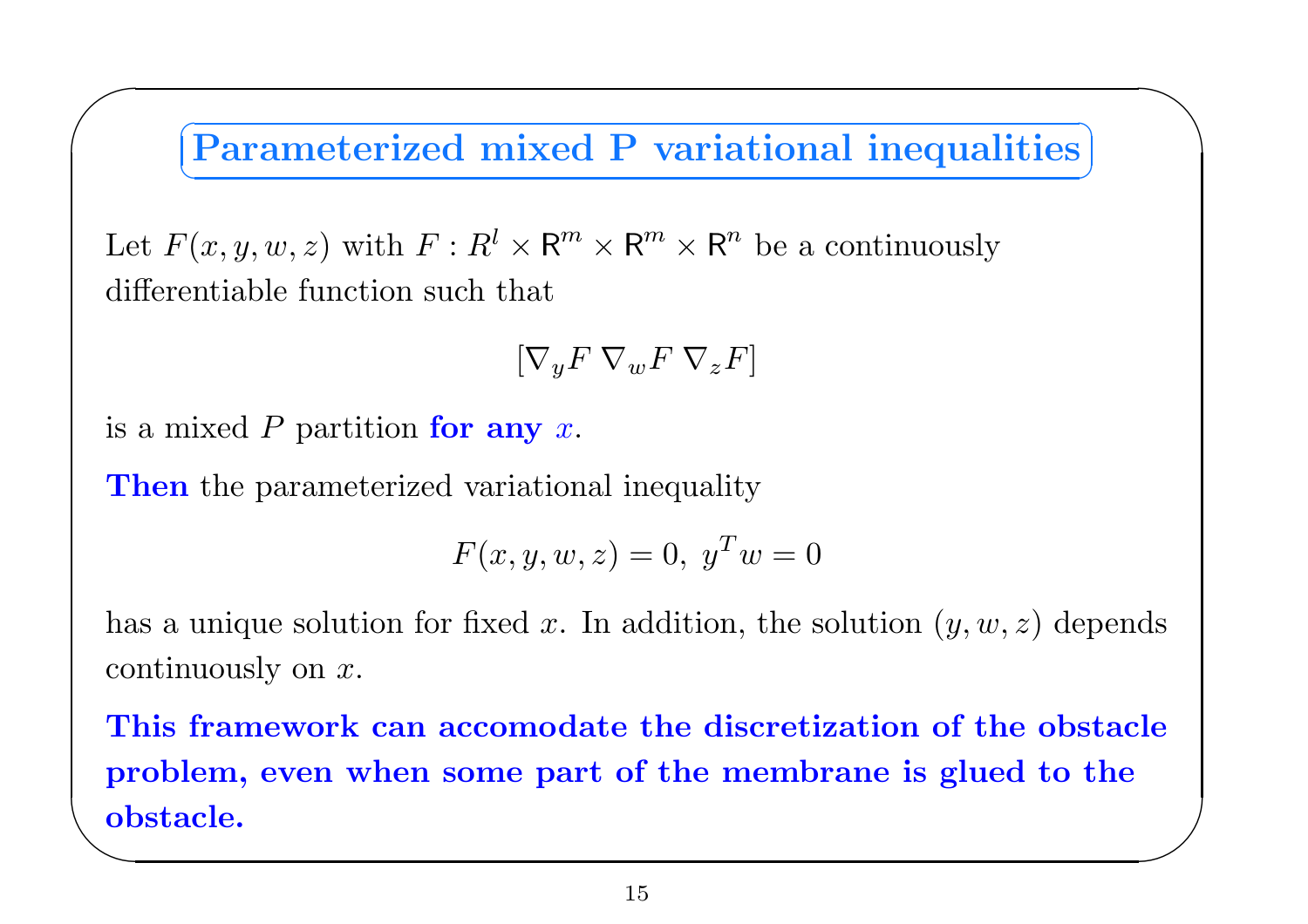### A global convergence result ✝✆

 $\bigwedge$ 

• Assume that variational inequality satisfies mixed P property (LPR):

$$
(\Delta y, \Delta w, \Delta z) \neq 0, \ \nabla_y F \Delta y + \nabla_w F \Delta w + \nabla_z F \Delta z = 0 \Rightarrow
$$
  
\n
$$
\exists i, \text{ such that } \Delta y_i \Delta w_i > 0.
$$

• Assume that the  $x$  constraints satisfy MFCQ:

 $\bigg($ 

 $\nabla h(x)$  is full rank and  $\exists u(x), \nabla_x h(x)^T u = 0, g_i(x) \geq 0 \Rightarrow \nabla_x g_i(x)^T u < 0.$ 

- Then  $(M)$ MPCC $(c)$  satisfies MFCQ everywhere. An SQP with <sup>g</sup>lobal convergence (FilterSQP) will accumulate to <sup>a</sup> feasible stationary point of MPCC(c).
- $\setminus$  $\bigvee$ • Also, (M)Any accumulation point of stationary points  $(x(c), y(c), w(c), z(c))$  of MPCC(c) as  $c \to \infty$  is a C-stationary point of MPCC.! If  $\zeta = 0$  for c finite then the point is a **KKT-stationary** point and the reciprocal holds locally.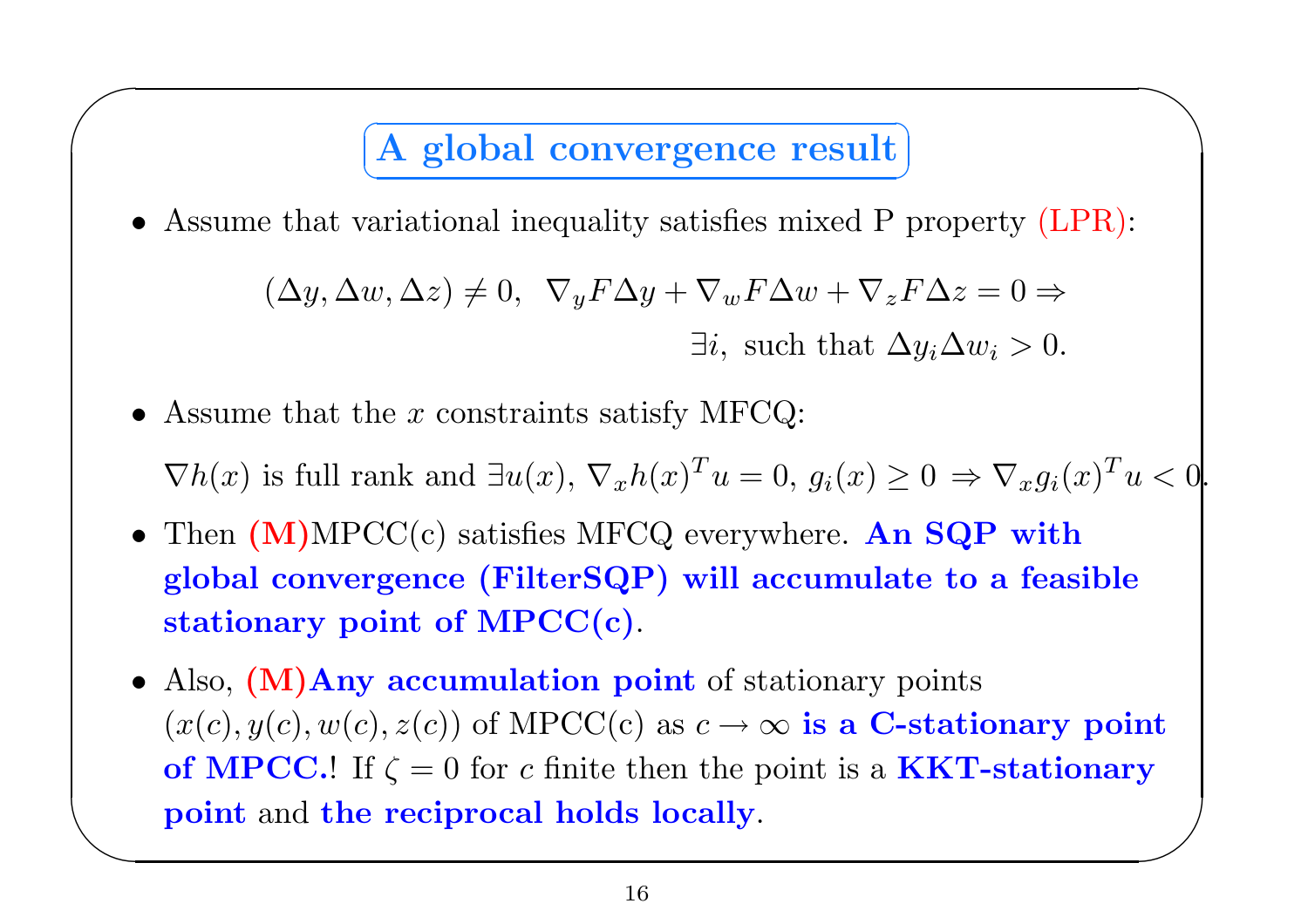✞ ☎ ✝ $\bf C$ -stationarity is strictly weaker than  $\bf KKT!$   $\bf$   $\bigwedge$ 

 $\bigvee$ 

 $\bigg($ 

 $\setminus$ 

$$
\begin{array}{rcl}\n\min_{x,y,z} & y-x \\
x & \leq 0 \\
y+x & = z \\
y,z & \leq 0 \\
yz & \leq 0.\n\end{array}
$$

This problem has a mixed P submatrix.  $(0,0,0)$  is the unique minimum but it is not a KKT stationary point. However, it is <sup>a</sup> C-stationary point.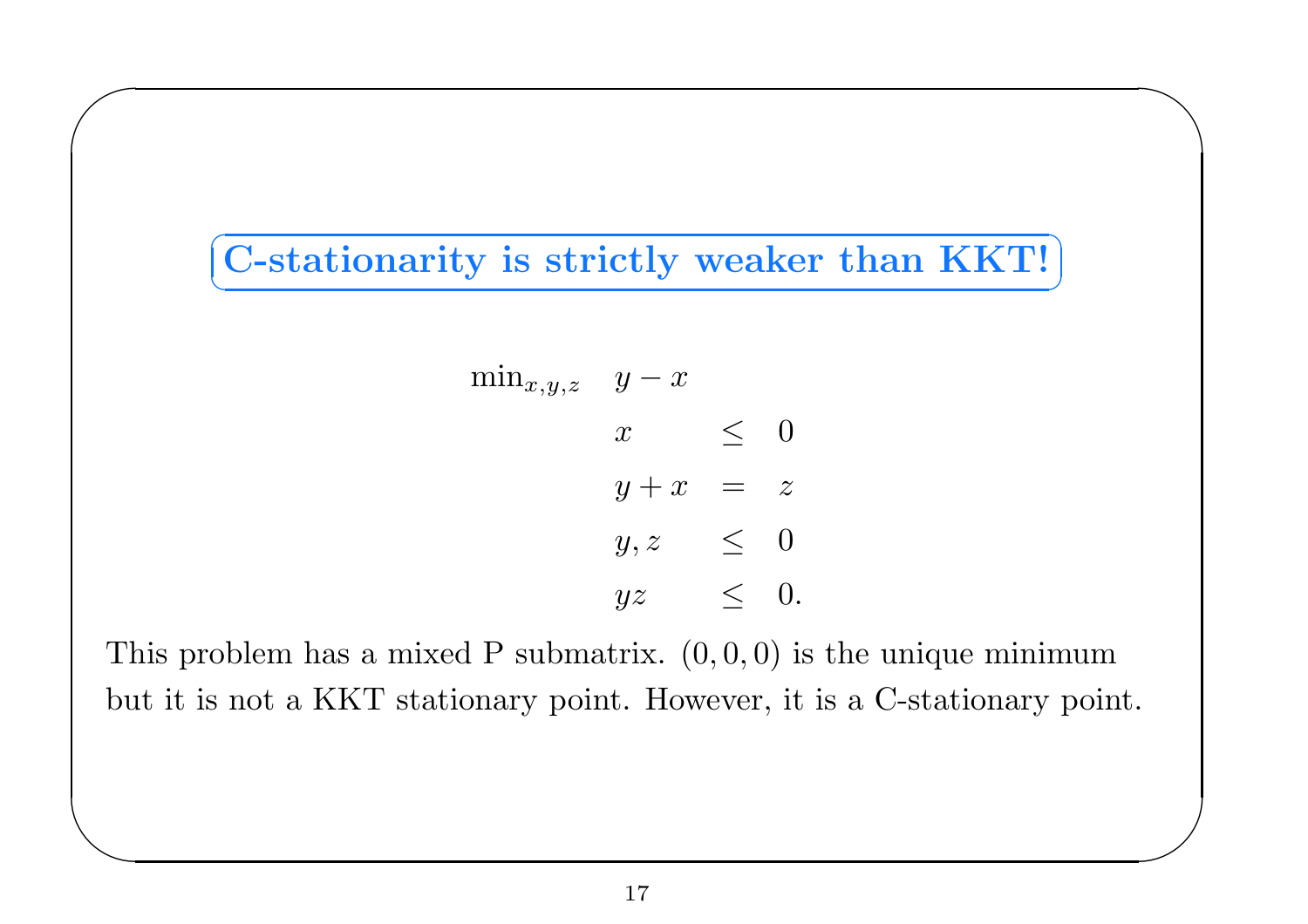#### $\sqrt{1 + \left(1 + \frac{1}{2}\right)^2 + \left(1 + \frac{1}{2}\right)^2}$ ✝✆An elastic mode approach

 $\bigg($ 

 $\setminus$ 

 $Choose\; some\; c_0>0,\: n=0$  $MPEC1$ :  $a \; a \; solution \; (stationary \; point) \; (x^{c_n}, y^{c_n}, w^{c_n}, z^{c_n}, \zeta^{c_n}) \; \; of \; (MPECC(c_n)).$ If  $\zeta^{c_n}=0,$  then  $(x^{c_n},y^{c_n},w^{c_n},z^{c_n})$   $solves$   $(MPEC).$  Stop. otherwise  $\emph{update c: } c_{n+1} = c_n + K \emph{ and } n \emph{: } n = n+1 \emph{ and return } t$ d MPEC:

 $\bigwedge$ 

 $\bigvee$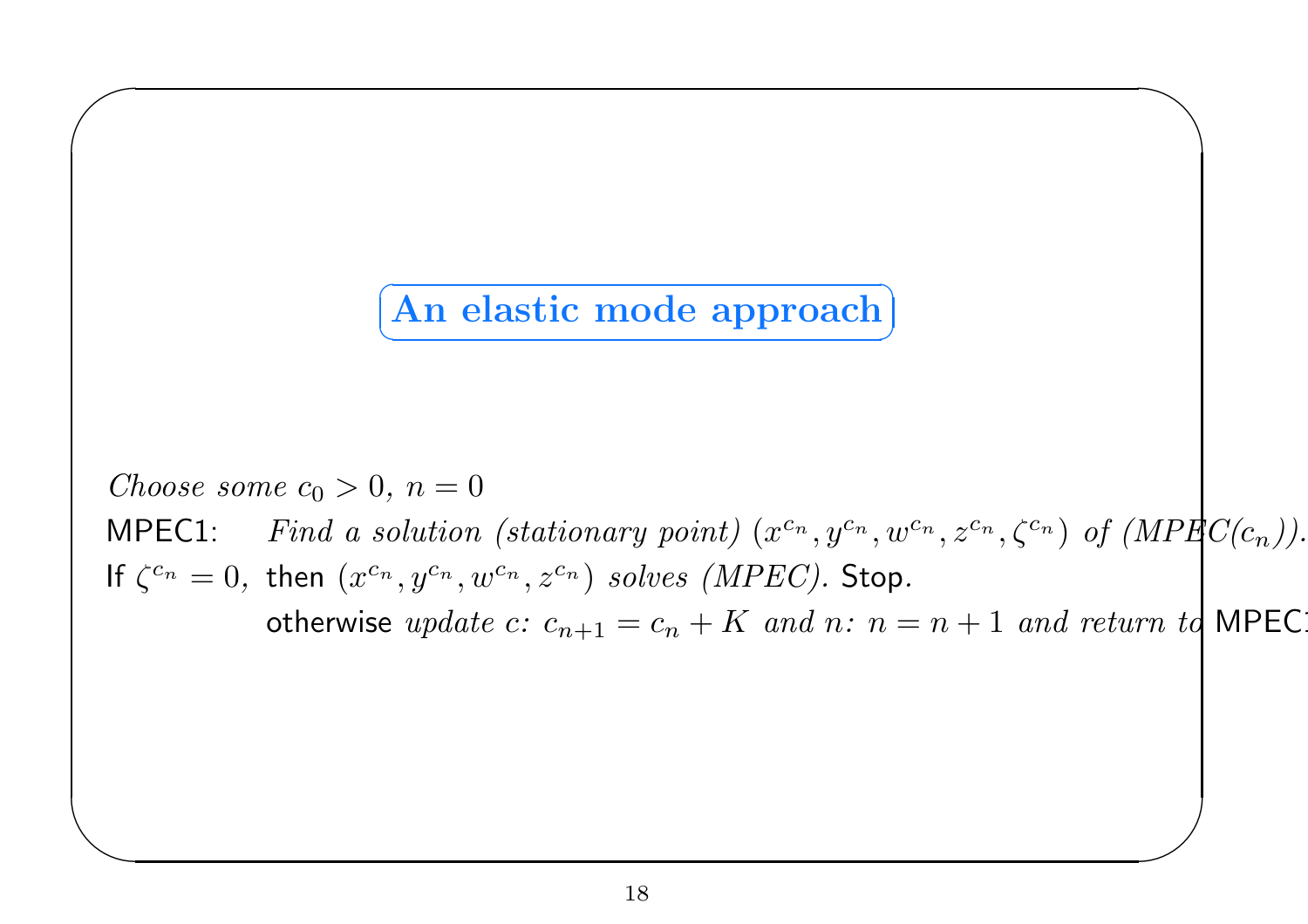# The Tightened Nonlinear Program at a solution  $x^*$ ✝

 $\bigwedge$ 

✆

 $\bigvee$ 

 $\bigg($ 

 $\setminus$ 

Due to the complementarity constraints, MPCC cannot satisfy MFCQ. But other NLP connected to it can.

TNLP Complementarity constraints are dropped and all active  $F_{k,i} \in \mathcal{A}_c(x^*)$  constraints that are part of complementarity pairs are replaced by equality constraints.

(TNLP) 
$$
\min_x
$$
  $f(x)$   
\nsubject to  $g_i(x) \le 0$   $i = 1, 2, ..., n_i$   
\n $h_j(x) = 0$   $j = 1, 2, ..., n_e$   
\n $F_{\mathcal{A}_c}(x) = 0$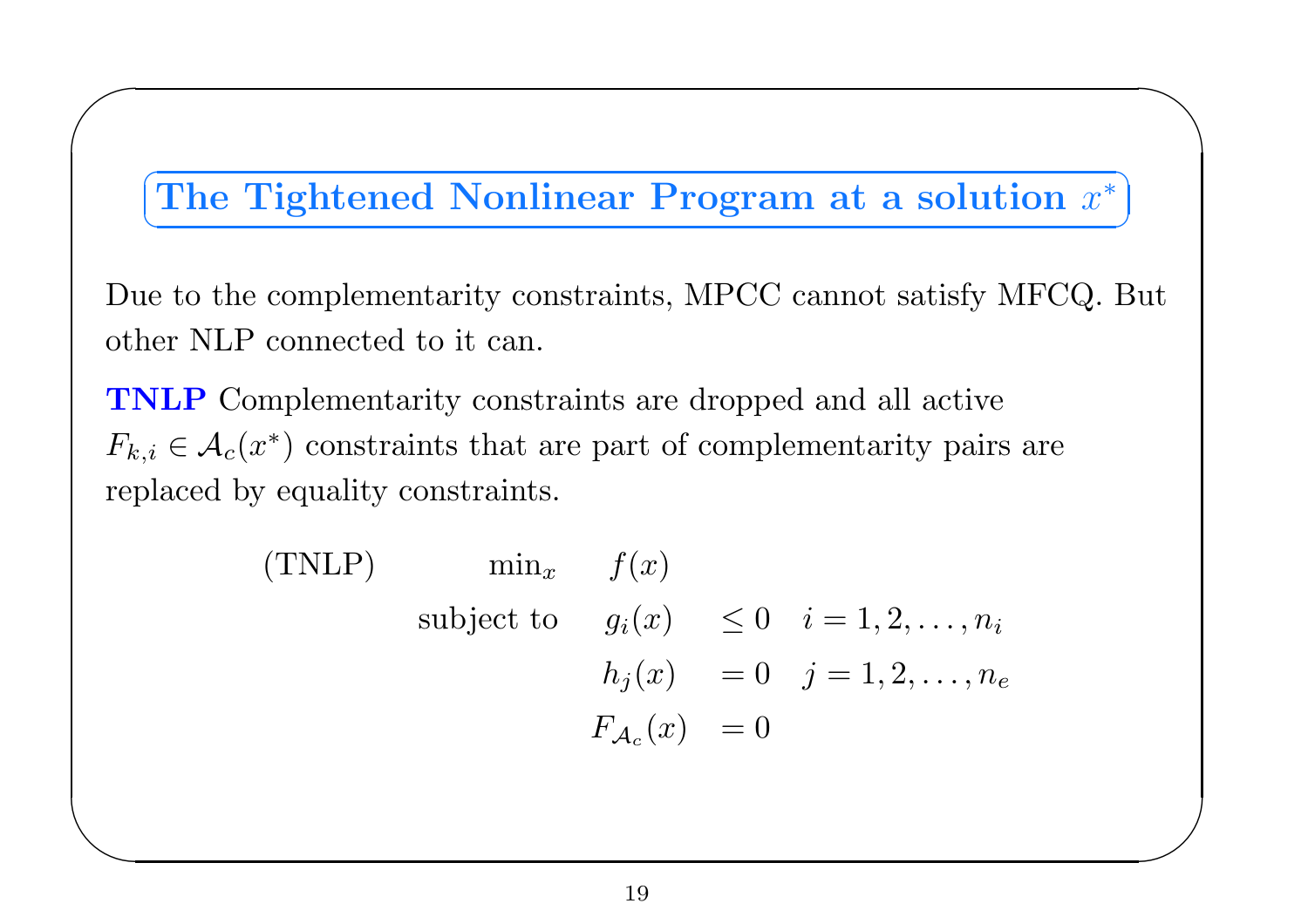#### $\subset$ ✝☎ ✆Sufficient Conditions of KKT stationarity of MPCC

 $\sum_{i=1}^n$ 

Assume that the tightened nonlinear program TNLP satisfies the strict Mangasarian-Fromovitz constraint qualification SMFCQ at a solution  $x^*$  of MPCC, or

1.  $\nabla_x F_{\mathcal{A}_c}(x^*)$ , and  $\nabla_x h(x^*)$  are linearly independent.

 $\bigcap$ 

- 2. There exists  $p \neq 0$  such that  $\nabla_x F_{\mathcal{A}_c}^T(x^*)p = 0, \nabla_x h^T(x^*)p = 0$ ,  $\nabla_x g_i^T(x^*)p < 0, \text{ for } i \in \mathcal{A}(x^*).$
- 3. The Lagrange multiplier set of TNLP at  $x^*$  has a unique element.

 $\begin{pmatrix} 1 & 1 \\ 1 & 1 \end{pmatrix}$  $\bigvee$ Then the Lagrange multiplier set of MPCC is not empty.  $\text{MPCC}(\textbf{c})$  with a finite penalty parameter will also have  $x^*$  as a stationary point and it will satisfy MFCQ. Certain elastic mode SQP approaches will stop with <sup>a</sup> finite parameter.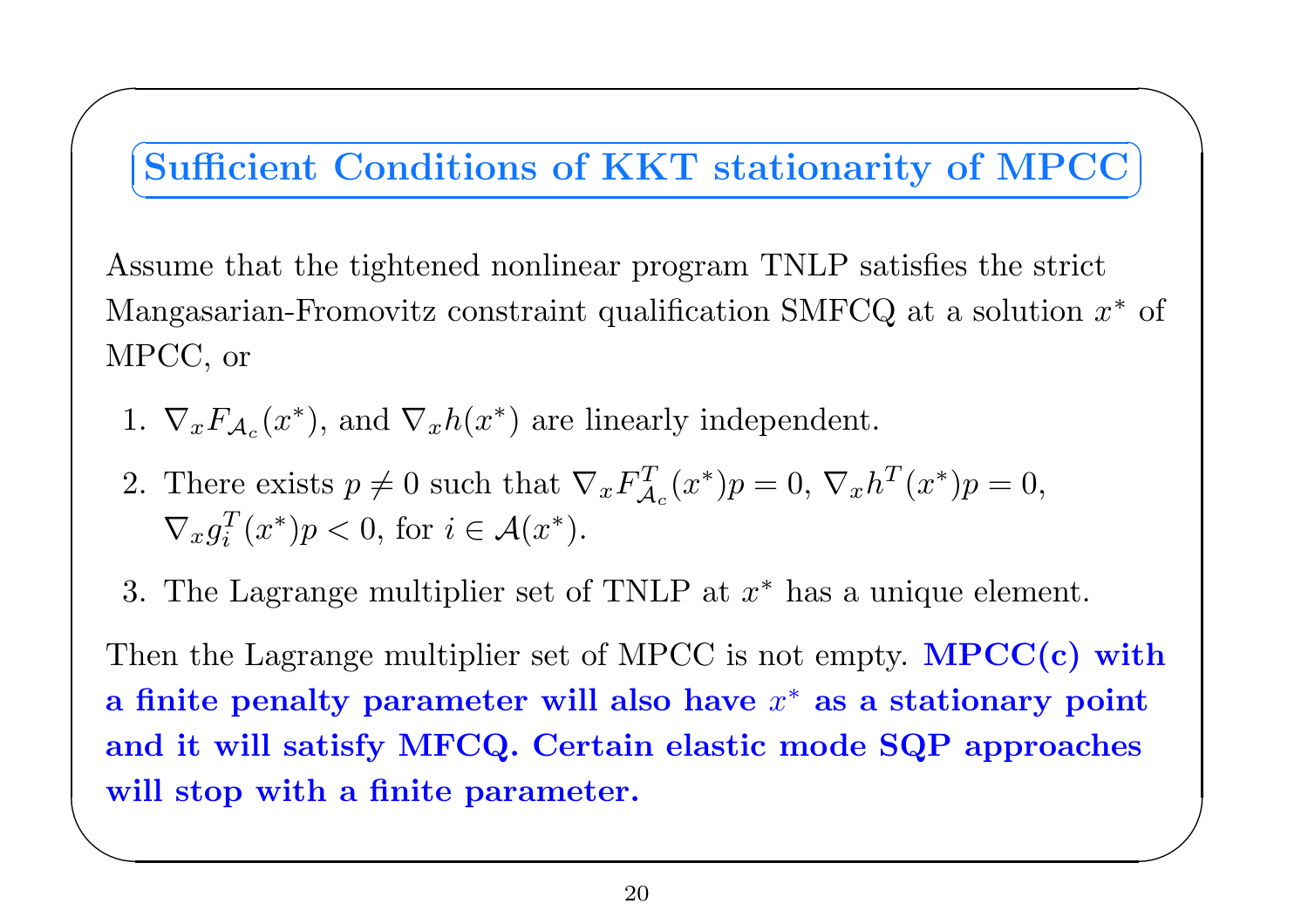#### $\subset$ ✝☎ ✆Numerical Experiments with SNOPT

 $\bigwedge$ 

 $\bigvee$ 

 $\bigg($ 

| Problem        | $Var\text{-}\mathrm{Con}\text{-}\mathrm{CC}$ | Value          | Status  | Feval          | Elastic     |
|----------------|----------------------------------------------|----------------|---------|----------------|-------------|
| gnash14        | $21 - 13 - 1$                                | $-0.17904$     | Optimal | 27             | Yes         |
| gnash15        | $21 - 13 - 1$                                | $-354.699$     | Optimal | 12             | None        |
| gnash16        | $21 - 13 - 1$                                | $-241.441$     | Optimal | $\overline{7}$ | None        |
| gnash17        | $21 - 13 - 1$                                | $-90.7491$     | Optimal | 9              | None        |
| gne            | $16-17-10$                                   | $\overline{0}$ | Optimal | 10             | Yes         |
| $pack-rig1-8$  | 89-76-1                                      | 0.721818       | Optimal | 15             | <b>None</b> |
| $pack-rig1-16$ | $401 - 326 - 1$                              | 0.742102       | Optimal | 21             | None        |
| $pack-rig1-32$ | 1697-1354-1                                  | 0.751564       | Optimal | 19             | <b>None</b> |

# ✫MINOS fails on half of these problems.